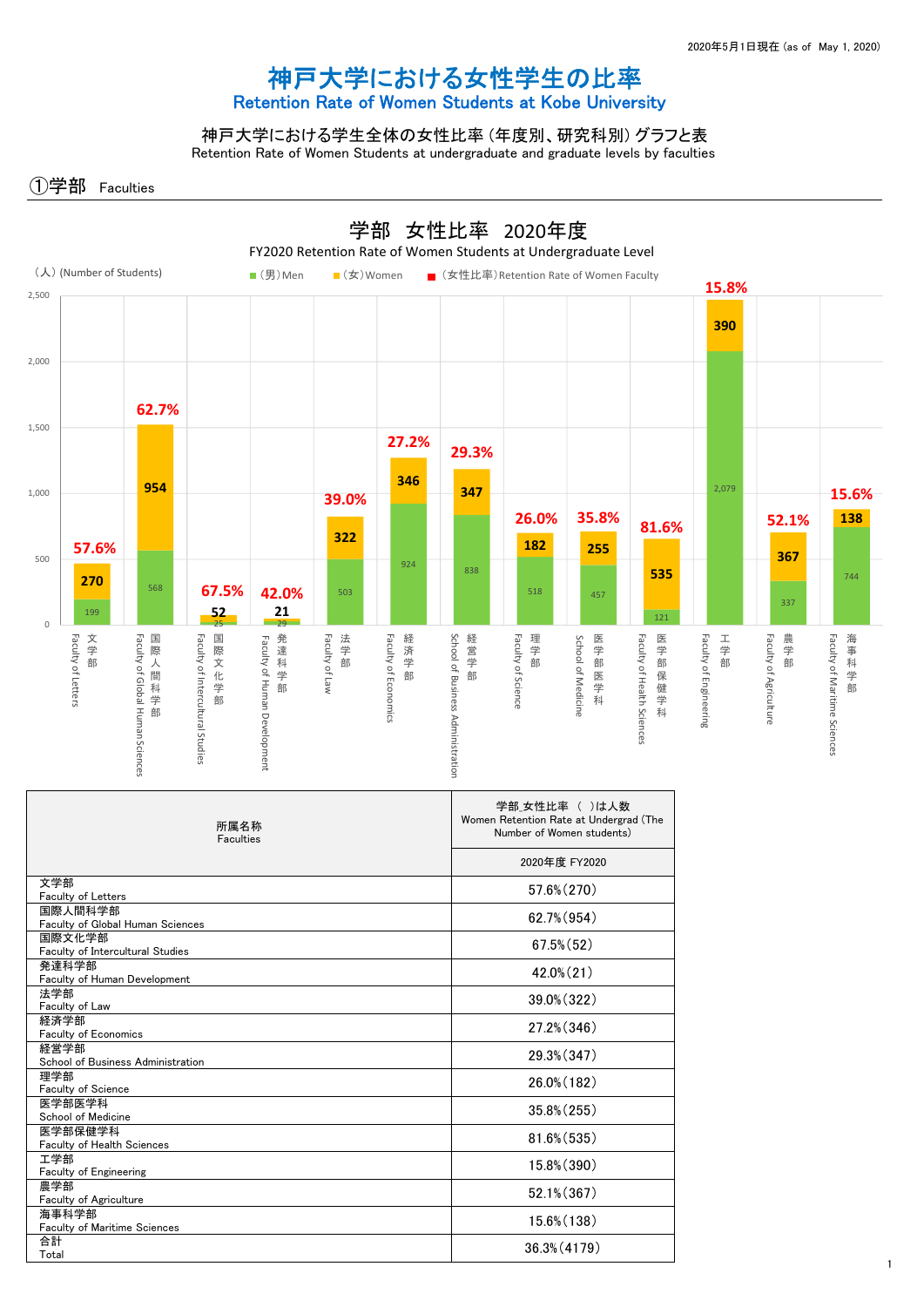

| 所属名称<br>Graduate Schools                                                | 大学院(M)_女性比率 ()は人数<br>Women Retention Rate at Graduate Schools<br>(M) (The Number of Women students) |  |
|-------------------------------------------------------------------------|-----------------------------------------------------------------------------------------------------|--|
|                                                                         | 2020年度 FY2020                                                                                       |  |
| 人文学研究科<br>Graduate School of Humanities                                 | $59.6\%$ $(59)$                                                                                     |  |
| 国際文化学研究科<br>Graduate School of Intercultural Studies                    | $60.2\%$ (65)                                                                                       |  |
| 人間発達環境学研究科<br>Graduate School of Human Development and Environment      | 54.5% (103)                                                                                         |  |
| 法学研究科<br>Graduate School of Law                                         | $36.6\%$ $(26)$                                                                                     |  |
| 経済学研究科<br>Graduate School of Economics                                  | $50.3\%$ $(78)$                                                                                     |  |
| 経営学研究科<br>Graduate School of Business Administration                    | $60.0\%$ (60)                                                                                       |  |
| 理学研究科<br>Graduate School of Science                                     | $23.8\%$ (56)                                                                                       |  |
| 医学研究科<br>Graduate School of Medicine                                    | $51.3\%$ $(20)$                                                                                     |  |
| 保健学研究科<br>Graduate School of Health Sciences                            | $58.9\%$ $(93)$                                                                                     |  |
| 工学研究科<br>Graduate School of Engineering                                 | $15.4\%$ (103)                                                                                      |  |
| システム情報学研究科<br>Graduate School of System Informatics                     | $11.6\%$ $(20)$                                                                                     |  |
| 農学研究科<br>Graduate School of Agricultural Science                        | 49.2% (119)                                                                                         |  |
| 海事科学研究科<br>Graduate School of Maritime Sciences                         | $14.1\%$ $(22)$                                                                                     |  |
| 国際協力研究科<br>Graduate School of International Cooperation Studies         | $57.2\%$ $(79)$                                                                                     |  |
| 科学技術イノベーション研究科<br>Graduate School of Science, Technology and Innovation | $25.9\%$ $(22)$                                                                                     |  |
| 合計<br>Total                                                             | 35.4% (925)                                                                                         |  |

## 大学院(M) 女性比率 2020年度 FY2020 Retention Rate of Women Students at Graduate Level(M)